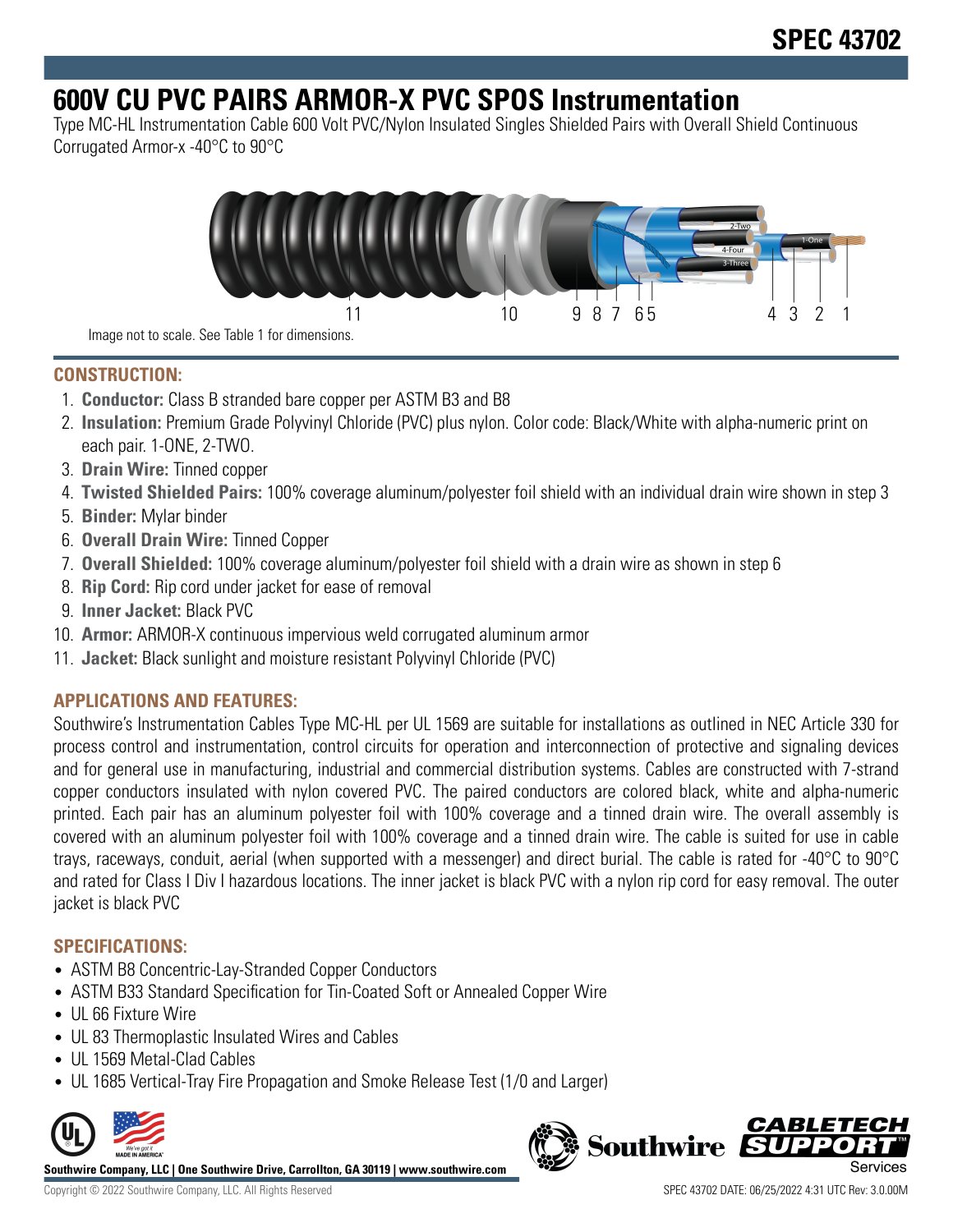- UL 2225 Cables and Cable-Fittings For Use In Hazardous (Classified) Locations
- IEEE 1202 FT4 Flame Test (70,000) BTU/hr Vertical Tray Test
- EPA 40 CFR, Part 26, Subpart C heavy metals per Table 1, TCLP method

#### **SAMPLE PRINT LEGEND:**

SOUTHWIRE® #P# ARMOR-XTRA TYPE MC-HL (UL) SHLD PR XXAWG OVERALL SHIELDED PVC-N CDRS 90°C JKT SUN RES. DIR BUR FOR CT USE IEEE 1202/FT4 -40°C 600V (YR) USA SEQUENTIAL MARKING

#### **Table 1 – Weights and Measurements**

| <b>Stock</b><br>Number | Cond. Size    | Number of<br>Pairs | Insul.<br><b>Thickness</b> | Jacket<br><b>Thickness</b> | Approx.<br>OD | Approx.<br>Weight | Min Bending<br>Radius | DC Resistance @ 25°<br>C. |
|------------------------|---------------|--------------------|----------------------------|----------------------------|---------------|-------------------|-----------------------|---------------------------|
|                        | AWG/<br>Kcmil | pair               | mil                        | mil                        | inch          | lb/1000ft         | inch                  | $\Omega/1000$ ft          |
| 890572                 | 18            | $\mathbf{2}$       | 20                         | 60                         | 0.71          | 207               | 4.97                  | 6.66                      |
| 890573                 | 18            | 4                  | 20                         | 60                         | 0.8           | 260               | 6.02                  | 6.66                      |
| 890574                 | 18            | 8                  | 20                         | 60                         | 1.01          | 455               | 7.07                  | 6.66                      |
| 890575                 | 18            | 12                 | 20                         | 60                         | 1.11          | 593               | 7.77                  | 6.66                      |
| 890577                 | 18            | 16                 | 20                         | 60                         | 1.32          | 766               | 9.24                  | 6.66                      |
| 8905590                | 16            |                    | 20                         | 60                         | 0.63          | 166               | 4.41                  | 4.18                      |
| 8905600                | 16            | $\overline{2}$     | 20                         | 60                         | 0.75          | 237               | 5.25                  | 4.18                      |
| 8905610                | 16            | 4                  | 20                         | 60                         | 0.94          | 366               | 6.58                  | 4.18                      |
| 8905620                | 16            | 8                  | 20                         | 60                         | 1.11          | 541               | 7.77                  | 4.18                      |
| 8905630                | 16            | 12                 | 20                         | 60                         | 1.32          | 798               | 9.24                  | 4.18                      |
| 890564                 | 16            | 16                 | 20                         | 60                         | 1.4           | 964               | 9.8                   | 4.18                      |
| 8905650                | 16            | 24                 | 20                         | 60                         | 1.66          | 1436              | 11.62                 | 4.18                      |
| 890566                 | 16            | 36                 | 20                         | 60                         | 1.88          | 1901              | 13.16                 | 4.18                      |

All dimensions are nominal and subject to normal manufacturing tolerances

◊ Cable marked with this symbol is a standard stock item